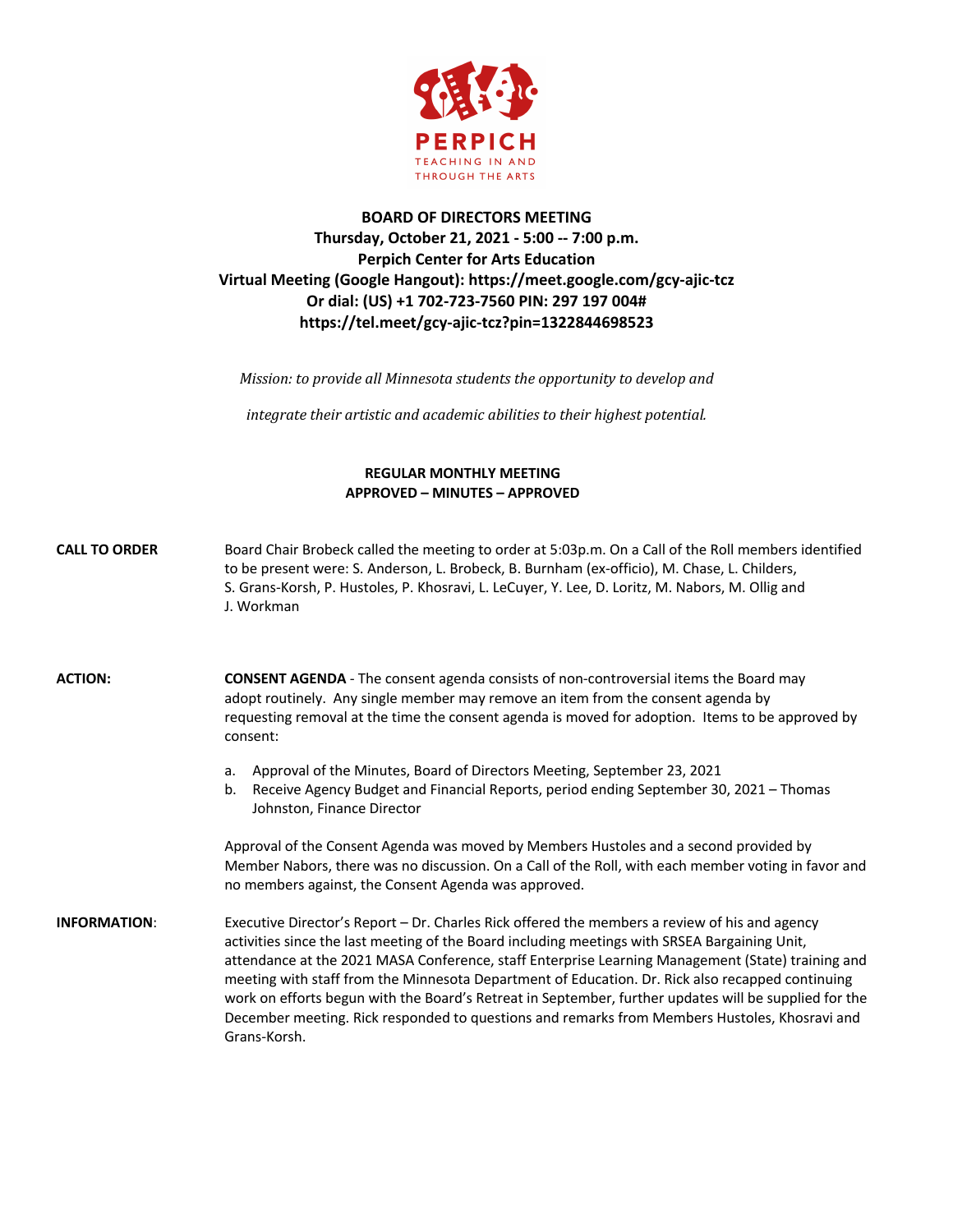Board of Directors Agenda

Thursday, October 21, 2021 – 5:00p.m. – 7:00 p.m.

Page 2 of 3

| <b>INFORMATION:</b> | Arts High School Update - On behalf of Principal Conn McCartan and Assistant Principal Rebecca<br>Bullen, Dr. Rick provided the members with the Arts High School report highlighting the return from<br>Remote Learning and the Dedication ceremony held October 18. Enrollment has seen a recent<br>decrease of 7 students to reach 162 students enrolled, this is a typical occurrence at this time of year<br>as we shift quarters and exit interviews have been completed with each student and family. Rick<br>responded to questions and comments from Members Brobeck, Hustoles and Khosravi.                                                                                                                                                                                                                              |  |  |
|---------------------|------------------------------------------------------------------------------------------------------------------------------------------------------------------------------------------------------------------------------------------------------------------------------------------------------------------------------------------------------------------------------------------------------------------------------------------------------------------------------------------------------------------------------------------------------------------------------------------------------------------------------------------------------------------------------------------------------------------------------------------------------------------------------------------------------------------------------------|--|--|
| <b>INFORMATION:</b> | Digital Marketing Report - Communications Director Betsy Anderson provided a report to the<br>Directors on results of the past year's digital marketing campaign. This report was carried over from<br>the June meeting agenda due to a local power outage affecting Anderson's home. Anderson<br>responded to questions received from Members Hustoles and Khosravi.                                                                                                                                                                                                                                                                                                                                                                                                                                                              |  |  |
| <b>ACTION:</b>      | Bylaws Article 3.1c - Board Development Committee Co-chair Steven Anderson reviewed the<br>committee's recommendation for language update to the bylaws. The existing language provides for<br>a secret ballot which places the bylaws in conflict with Minnesota's Open Meeting Law; the<br>recommended language for update directing that, elections will occur by a Call of the Roll for any<br>contested office. Having been moved by the Committee, the Chair requested a Call of the Roll and<br>with each director voting in favor and no votes against the bylaws were amended.                                                                                                                                                                                                                                            |  |  |
| <b>INFORMATION:</b> | Board Attestation Form - Human Resources Committee Chair Julie Workman reviewed the new policy<br>HR/LR Policy #1446 and the need for board members to complete the attestation form provided by<br>Human Resources Director Ekpe Akpan as soon as possible.                                                                                                                                                                                                                                                                                                                                                                                                                                                                                                                                                                       |  |  |
| <b>INFORMATION:</b> | Committee Reports from Board Development & Human Resources were passed over to be delivered<br>at the November meeting after both committees have met.                                                                                                                                                                                                                                                                                                                                                                                                                                                                                                                                                                                                                                                                             |  |  |
| <b>INFORMATION:</b> | Board Member Discussion: Travel & Events - Chair Brobeck requested approval of the Board to be<br>permitted to attend the Minnesota School Board Association Leadership conference in active travel<br>status January 12-14, 2022 and recommended to directors who are available to attend these events<br>also. The Chair recognized the Board Secretary who reviewed for newer members that fulfillment of<br>the legislative requirement of MN Statute 129C.10 Subd.1(b) can be achieved by attendance at MSBA<br>Phase I & II training modules offered as workshops virtually and in-person in advance of the annual<br>conference.                                                                                                                                                                                            |  |  |
|                     | Member Hustoles offered a motion to approve the Chair's travel request that was followed by a<br>second from Member Grans-Korsh. On a Call of the Roll with Members Anderson, Brobeck, Chase,<br>Childers, Grans-Korsh, Hustoles, Khosravi, LeCuyer, Loritz, Nabors, Ollig and Workman voting in favor<br>and Member Lee abstaining the motion was passed. Member Hustoles being recognized by the Chair<br>offered another motion to approve travel requests received from any director to attend the MSBA<br>Leadership Conference events. The motion received a second from Member Grans-Korsh and on a<br>Call of the Roll with Members Anderson, Brobeck, Chase, Childers, Grans-Korsh, Hustoles, Khosravi,<br>LeCuyer, Loritz, Nabors, Ollig and Workman voting in favor and Member Lee abstaining the motion<br>was passed. |  |  |